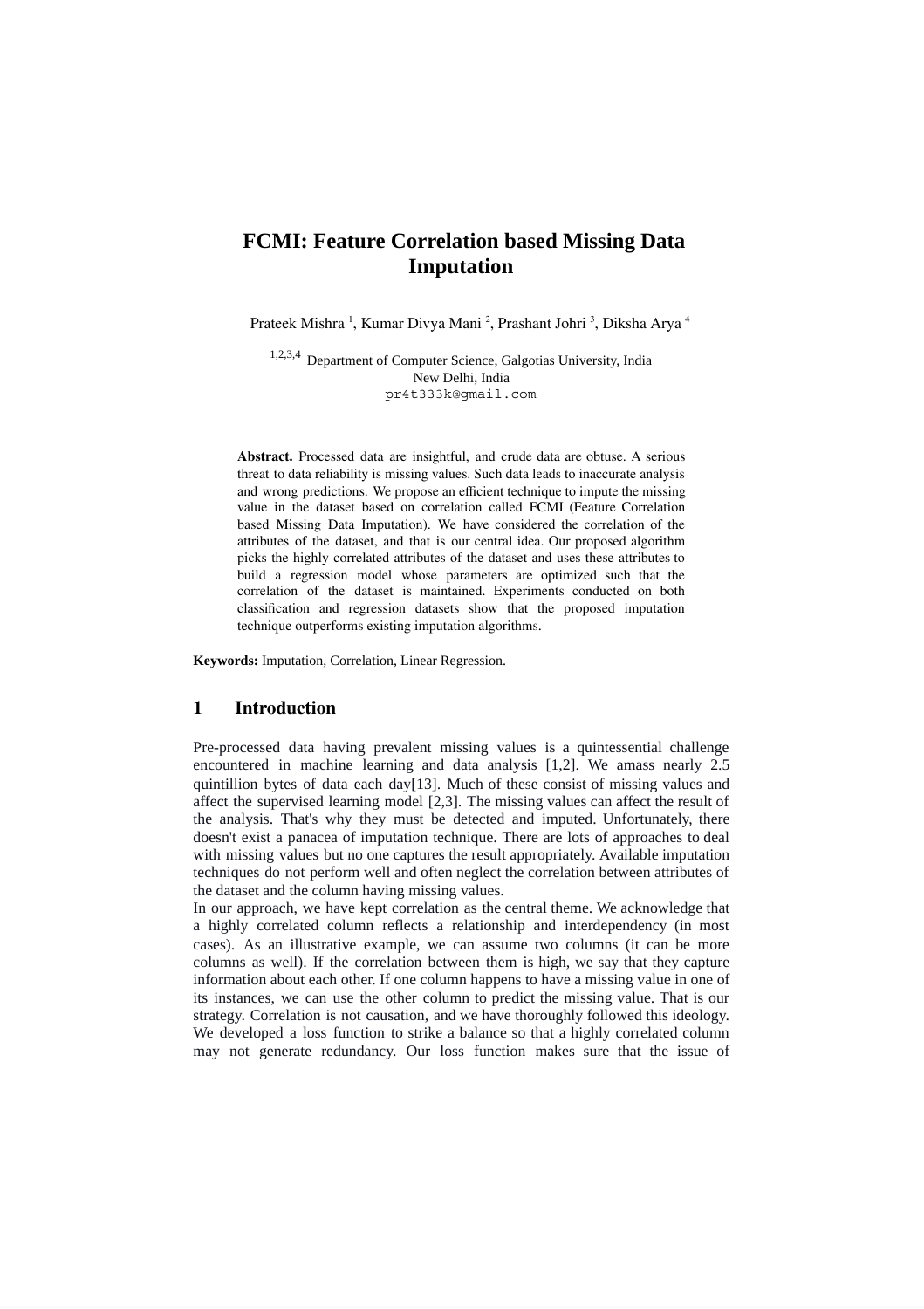multicollinearity[15] does not arise. We have explained our algorithms in detail in the later parts of this paper.

The remainder of the paper is organized as follows: In section 2, we have discussed the related works on missing data imputation. Then in "Preparation and Methodology" Section 3, we have explained the dataset preparation strategy and our proposed imputation algorithm FCMI. In section 4, we have discussed the performance of our algorithm. And then, Section 5 presents a conclusion of our paper with emphasis on future works.

## **2 Related Works**

In the area of data analysis, in recent years, a lot of emphasis has been given to the development of imputing missing values in a dataset. The existing ones do not capture the principle of correlation. In this section, an emphasis has been given on the popular imputation techniques.

Zhang et al. [6], in their paper, presented an imputation method based on clustering. They adopted the kernel method to fill in the missing value of a particular instance with the reliable value generated from the available instances. This approach is sophisticated. In practical scenarios, datasets generally have missing values in both class and conditional attributes.

Melissa et al.[4], in their paper on MICE (Multiple Imputation by Chained Equations) worked under certain assumptions about the missingness mechanism (MAR, MCAR). Multiple copies of the original datasets get created, and the replacement of missing values happens using a statistical approach. The results of these analyses are pooled and reported. It imputes the missing values in a dataset by focusing on one value at a time. All the available values are used to predict a particular missing value. It works on the regression model technique and becomes impractical to use for massive datasets because of its complexity. The other disadvantage is the lack of theoretical justification which is present in other imputation techniques.

Khan and Hoque [5], in their paper, presented an approach that was a mixture of single and multiple imputation techniques for replacing missing data. Their approach is an extension of MICE and deals with both categorical and numerical data But, it fails to capture the essence of correlation and thus limits the scope of accurate prediction of missing values.

# **3 Preparation and Methodology**

#### **3.1 Dataset Preparation**

For our experiments, we have used five datasets collected from Kaggle Website and the UCI Machine Learning repository. We have also introduced 10% missing values in all the datasets based on the directions of [7]. The categorical attributes present in the datasets are transformed into numerical attributes using Label Encoding and One-Hot encoding techniques. The details of the datasets used are tabulated in Table 1.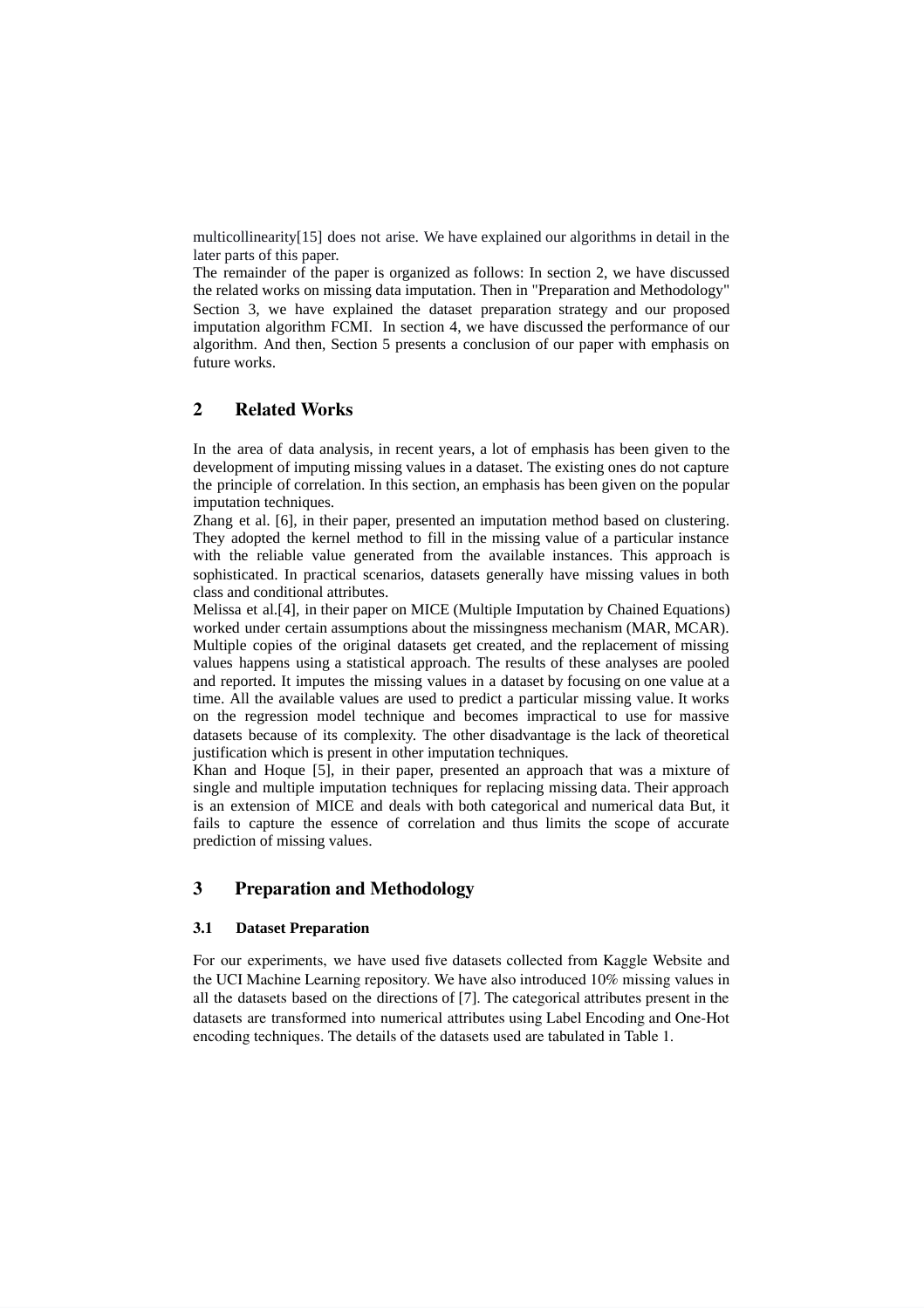| No. | <b>Dataset</b>                   | <b>Attributes</b> | <b>Rows</b> | <b>Missing Values</b> | Type           |
|-----|----------------------------------|-------------------|-------------|-----------------------|----------------|
|     | Car Evaluation Dataset [8]       | 6                 | 1728        | 173                   | Classification |
| 2   | House Pricing Dataset [9]        | 81                | 1460        | 146                   | Regression     |
| 3   | Forest Fire Dataset [10]         | 13                | 517         | 52                    | Regression     |
| 4   | <b>Wine Quality Dataset [11]</b> | 12                | 4898        | 490                   | Classification |
|     | IRIS Dataset [12]                | 4                 | 150         | 15                    | Classification |

**Table 1:** Details of the datasets used

#### **3.2 Evaluation criteria**

The evaluation criteria used for the comparison of various imputation algorithms depends on the type of the dataset.

The Root Mean Square Error (RMSE) metric is used for the evaluation of regression datasets. It computes the difference between the observed value and the imputed value (predicted value). It is defined as :

$$
RMSE = \sqrt{1/n \sum_{i=1}^{n} (y_i - y_i^*)^2}
$$

For  $n = 5$ , let's assume the predicted values be  $y_{i}^{*} = [1.6, 4.5, 6.1, 7.9, 10.1]$  and the true values be  $y_i = [2, 4, 6, 8, 10]$  then, RMSE score will be 0.2966.

Accuracy metric is used for the evaluation of classification datasets. It's defined as the ratio of True prediction to the Total predictions by the algorithm.

$$
ACCURACY = \frac{TP + TN}{TP + FP + TN + FN}
$$

For  $n = 5$ , let's assume the predicted values be [1,0,1,1] and the actual values be  $[1,1,0,1]$  then classification accuracy will be  $0.5$ .

#### **3.3 Proposed Algorithm**

Our algorithm FCMI (Feature Correlation based Missing Data Imputation) has been introduced in this section. The missing values of an attribute are imputed by our algorithm by developing a linear regression model. The Predictors are the top three (  $K = 3$ ) attributes of the dataset whose correlation coefficient with the target column (column having missing values) is maximum. We have also described the complete FCMI algorithm in Algorithm 1.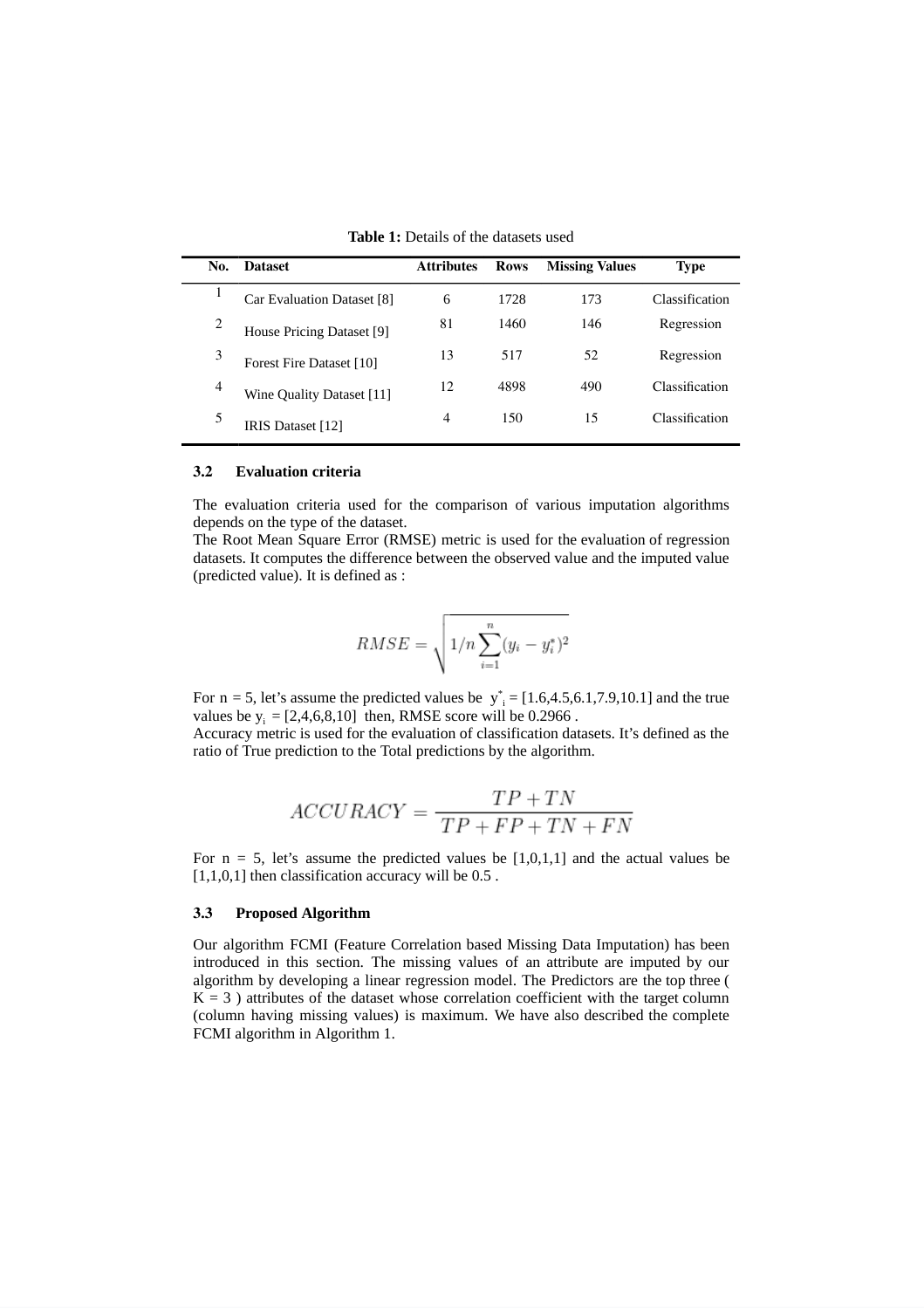| <b>Algorithm 1: Feature Correlation based Missing data Imputation</b> |                                                                                                                                                                                                                                                                                                                |  |  |
|-----------------------------------------------------------------------|----------------------------------------------------------------------------------------------------------------------------------------------------------------------------------------------------------------------------------------------------------------------------------------------------------------|--|--|
|                                                                       | <b>Input:</b> x: columns with missing values<br>m: dataset with no missing values<br>n: dataset containing only missing values<br><b>Output:</b> m: updated dataset with missing values imputed.                                                                                                               |  |  |
| 1.<br>2.                                                              | <b>for</b> each missing column $(i)$ in $x$ <b>do</b> :<br><b>for</b> each column $(i)$ in the <b>dataset do</b> :<br>Calculate <i>correlation coefficient</i> between $(m[i]$ and $m[j]$ and store it in $P$<br>end                                                                                           |  |  |
| 3.<br>4.                                                              | Set 'K' = top 3 columns names whose correlation is maximum w.r.t $m[i]$<br><b>Build</b> a linear regression model and train it on predictor variables <b>k1, k2, k3</b><br>and target as $m[i]$ . The parameters of the linear regression model is optimized<br>using loss function described in Algorithm 2 ] |  |  |
| 5.<br>6.                                                              | <b>Predict</b> the values of <b>n</b> [i] using the model trained in 4.<br>end                                                                                                                                                                                                                                 |  |  |

The linear regression model trained for missing data imputation is optimized using a loss function containing two components. The first component of the loss function is dependent on the type of the target variable. If the target column is continuous, the first part is Squared Error Loss. And, it will be Categorical Cross Entropy loss for the categorical values in the target column.

The second component of the loss function is KL divergence loss. It is evaluated using a vector of the initial correlation coefficient and the vector containing the correlation coefficient of the predicted target variable. We have mentioned the loss function in equations (1) and (2). We have also stated it in Algorithm 2.

$$
Loss = (y - f(x))^2 + KL(P || Q)
$$
 (1)

$$
Loss = (1 - y) log(1 - p)) - (y log(p) + KL (P || Q)
$$
 (2)

The objective behind the training is to make sure that the trained model learns to predict missing values that do not disturb the existing correlation between the columns of the dataset. The proposed loss function contains KL divergence loss which measures how the two vectors containing correlation coefficient calculated initially and after prediction is different. The KL divergence value is 0 if the two vectors are exactly the same. When the correlation is maintained by the model then the value of the resultant loss function will only depend on the difference between the observed and predicted values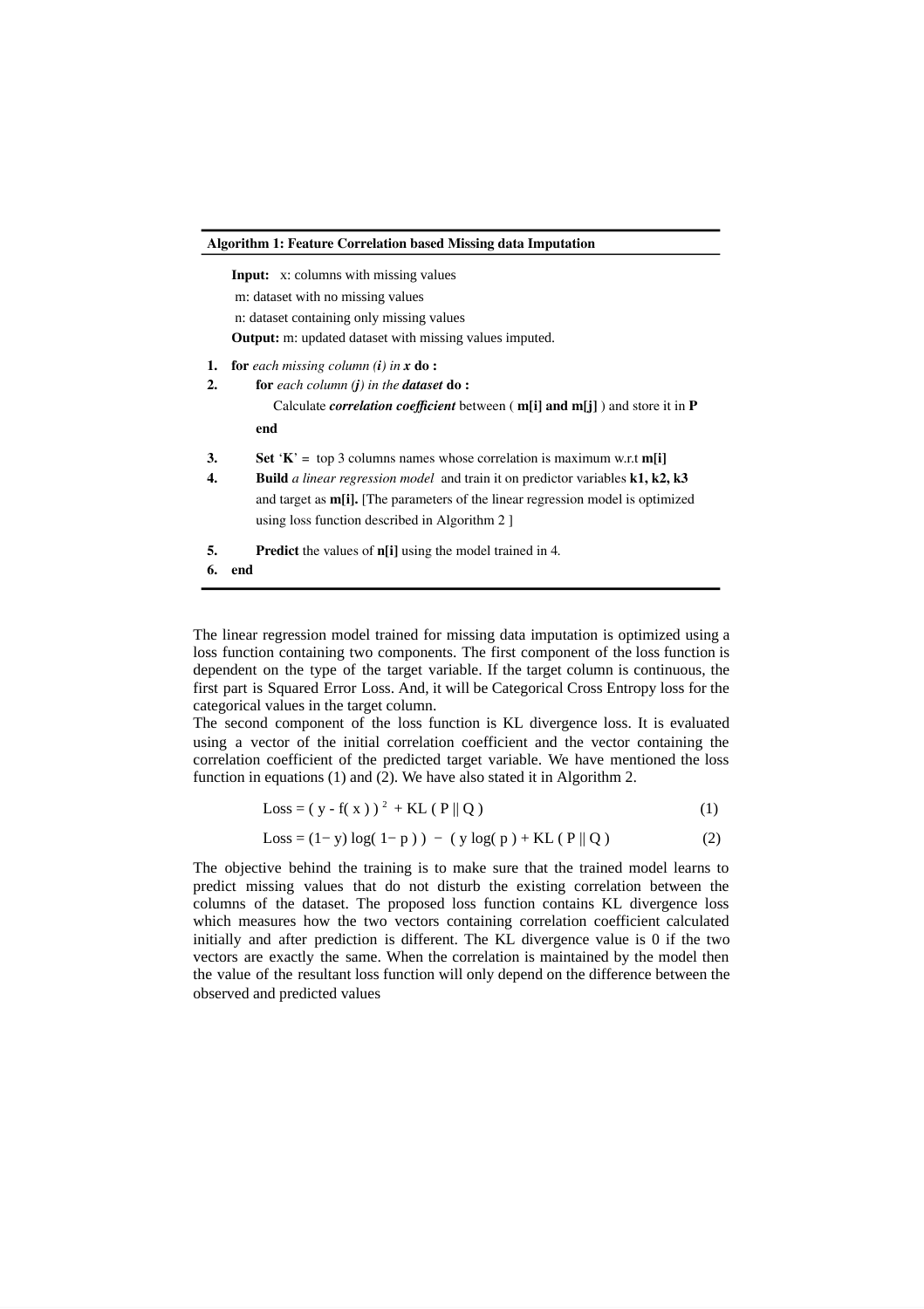#### **Algorithm 2: Loss function for FCMI**

 **Input:** x: true values of the column

- y: predicted values of the column
- z: dataset with the only **k1, k2, k3** attributes

P: initial vector containing correlation coefficients.

 **Output:** r: calculated loss.

**1. Calculate: if** *x is Continuous then,*

 $E =$  *squared error loss on x and y*.

**else**

 $E = \text{cross entropy loss between } x \text{ and } y.$ 

- **2. Calculate** :  $Q = a$  *vector with correlation coefficient* between y and  $z[K1]$ , y **and** z[k2], y and z[k3].
- **3. Calculate :**  $\textbf{Loss} = \textbf{E} + \textbf{KL}(\textbf{P} \parallel \textbf{Q})$
- **4. Return Loss**

### **3.4 Experimental Design**



**Figure 1:** Block diagram representing the Experimental Design of the system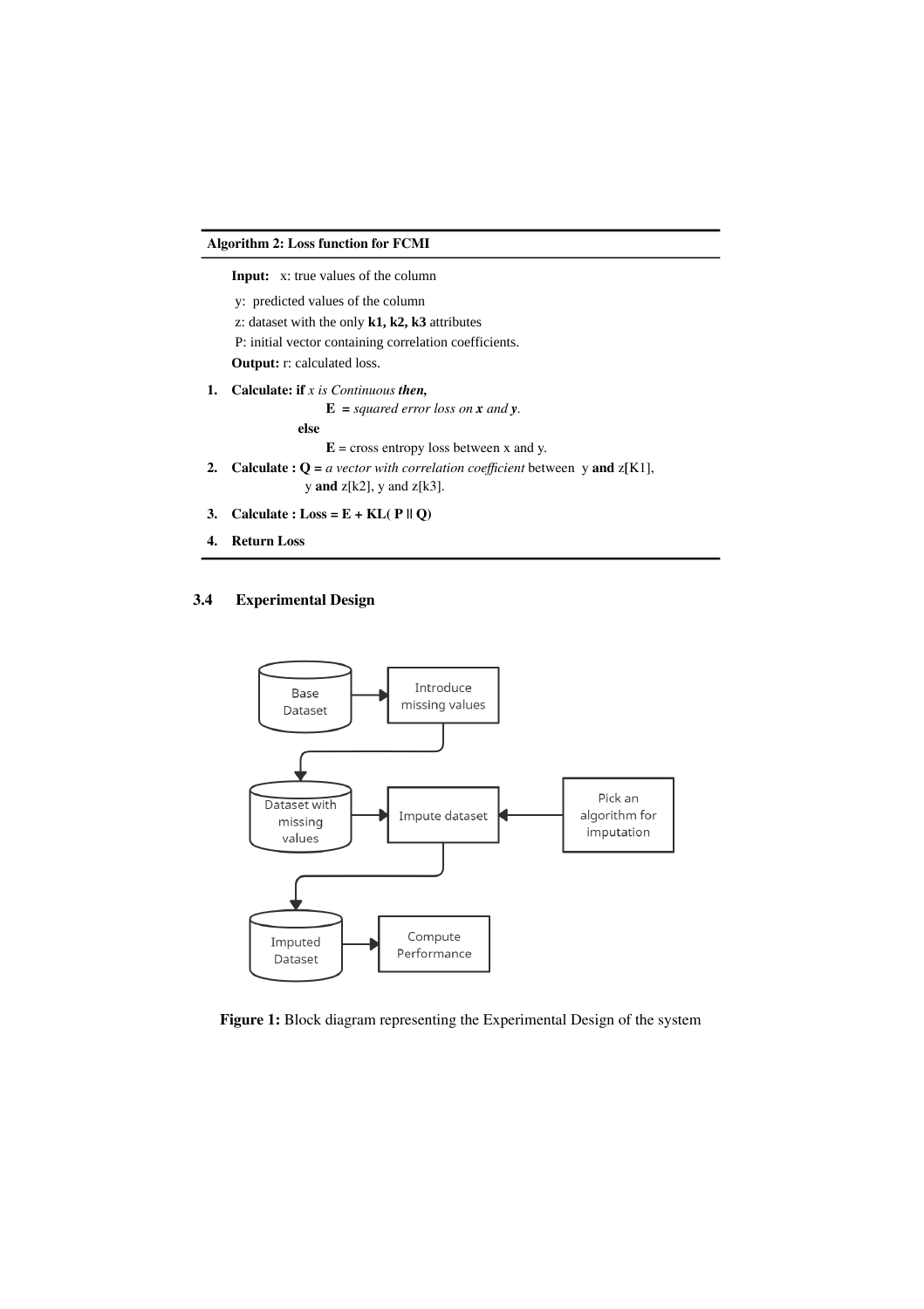We have presented our experimental design in figure 1. At the start, we have a dataset with no missing values. We refer to it as the base dataset. Then, we introduce  $10\%$ missing values to some of the columns of the dataset chosen randomly except the target column. After adding missing values, we pick up an imputation algorithm for imputing the missing values present in the new dataset. Once the missing values are imputed, the performance of the dataset is then imputed using two different metrics i.e. RMSE or Accuracy metric based on the type of dataset.

### **4 Results and Discussion**

For evaluating the performance of our FCMI algorithm we implement three other imputation algorithms and then compare the accuracy with our algorithm. The algorithms used for missing data imputation are MICE, SICE, KNN impute, and FCMI. In our experiments, we have used two types of datasets. One contains the continuous target variable and the other contains the categorical target variable. We have compared our algorithms separately on those two types of datasets and presented them in Table 2 and Table 3. Our experiments showed that the accuracy of KNN imputation was the lowest for both classification and regression datasets. The accuracy of the MICE imputation algorithm was better than the KNN imputation every time and it performs better than the SICE algorithm when the size of the dataset is small or when the target variable is continuous.

|                                         | <b>Car Evaluation Dataset</b> | <b>Wine Quality Dataset</b> | <b>IRIS</b> Dataset |
|-----------------------------------------|-------------------------------|-----------------------------|---------------------|
| Algorithm                               |                               |                             |                     |
| <b>MICE</b>                             | 65.8                          | 71.2                        | 81.3                |
| <b>SICE</b>                             | 74.3                          | 77.4                        | 81.5                |
| <b>KNN</b>                              | 61.2                          | 68.4                        | 78.3                |
| <b>FCMI</b><br>(Proposed<br>Algorithm ) | 78.1                          | 78.3                        | 81.68               |

**Table 2:** Accuracy score of imputation algorithms on various classification datasets.

On using the FCMI algorithm for imputation, we found that it outperformed both regression and classification datasets. The RMSE score of the FCMI algorithm was much higher than other algorithms because the correlation (High or Low ) between the continuous columns is quite visible than by categorical columns and the FCMI algorithm captures this correlation information while training the model very efficiently. The expressiveness of the continuous columns is the reason behind the high RMSE score achieved by the FCMI algorithm. When the FCMI algorithm was used upon small-size datasets we found the performance to be comparatively similar to other existing algorithms. The correlation between columns when the sample size is small is highly unreliable because of the increased variability and lower probability of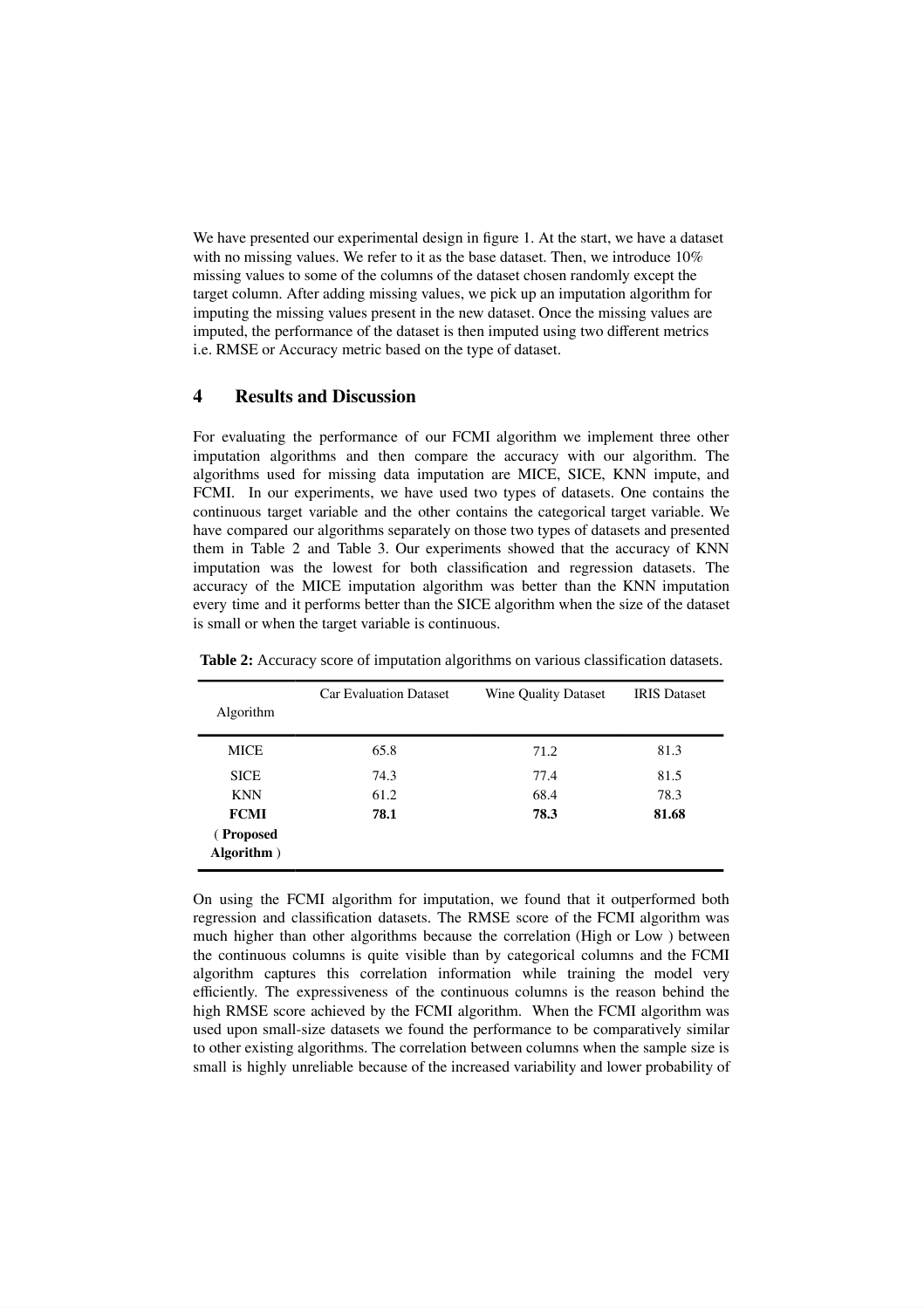repetition of values [14]. When the correlation between the columns is not reliable then, the performance of the FCMI algorithm also gets affected. The influence of this unreliability is balanced by the first part of the loss function which measures the difference between predicted and observed values.

| Algorithm   | <b>Housing Price Dataset</b> | <b>Forest Fire Dataset</b> |
|-------------|------------------------------|----------------------------|
| <b>MICE</b> | 90.3                         | 93.4                       |
| <b>SICE</b> | 89.4                         | 92.1                       |
| <b>KNN</b>  | 82.1                         | 87.3                       |
| <b>FCMI</b> | 923                          | 93.8                       |
| (Proposed   |                              |                            |
| Algorithm ) |                              |                            |

**Table 3:** RMSE score of imputation algorithms on various regression datasets.

### **5 Conclusion**

In this paper, we propose a novel, simple, and effective algorithm for the imputation of missing values assuming values are MAR (Missing at Random). The principle idea behind the proposed algorithm is to pick the highly correlated attributes of the dataset w.r.t column with missing values and use these features to build a regression model whose parameters are optimized such that the correlation of the dataset is maintained. The results of our experiments prove the assumption that a pair of columns that are highly correlated have captured the information about each other and thus can be used for imputation if any of their instances are missing. On comparing the performance of FCMI we found that it performed better than the existing algorithms. Despite, its good performance in most of the cases it still does not predict the missing outliers of the dataset accurately. We believe that our principal idea about a correlation can be used for the improvement of other existing algorithms and it can also be further investigated for improved prediction of outliers.

### **6 References**

- 1. Zhang, S.C., et al.: Missing is useful: Missing values in cost-sensitive decision trees. IEEE Transactions on Knowledge and Data Engineering 17(12), 1689–1693 (2005).
- 2. Qin, Y.S., et al.: Semi-parametric Optimization for Missing Data Imputation. Applied Intelligence 27(1), 79–88 (2007).
- 3. Zhang, C.Q., et al.: An Imputation Method for Missing Values. In: Zhou, Z.-H., Li, H., Yang, Q. (eds.) PAKDD 2007. LNCS (LNAI), vol.4426, pp. 1080–1087. Springer, Heidelberg (2007).